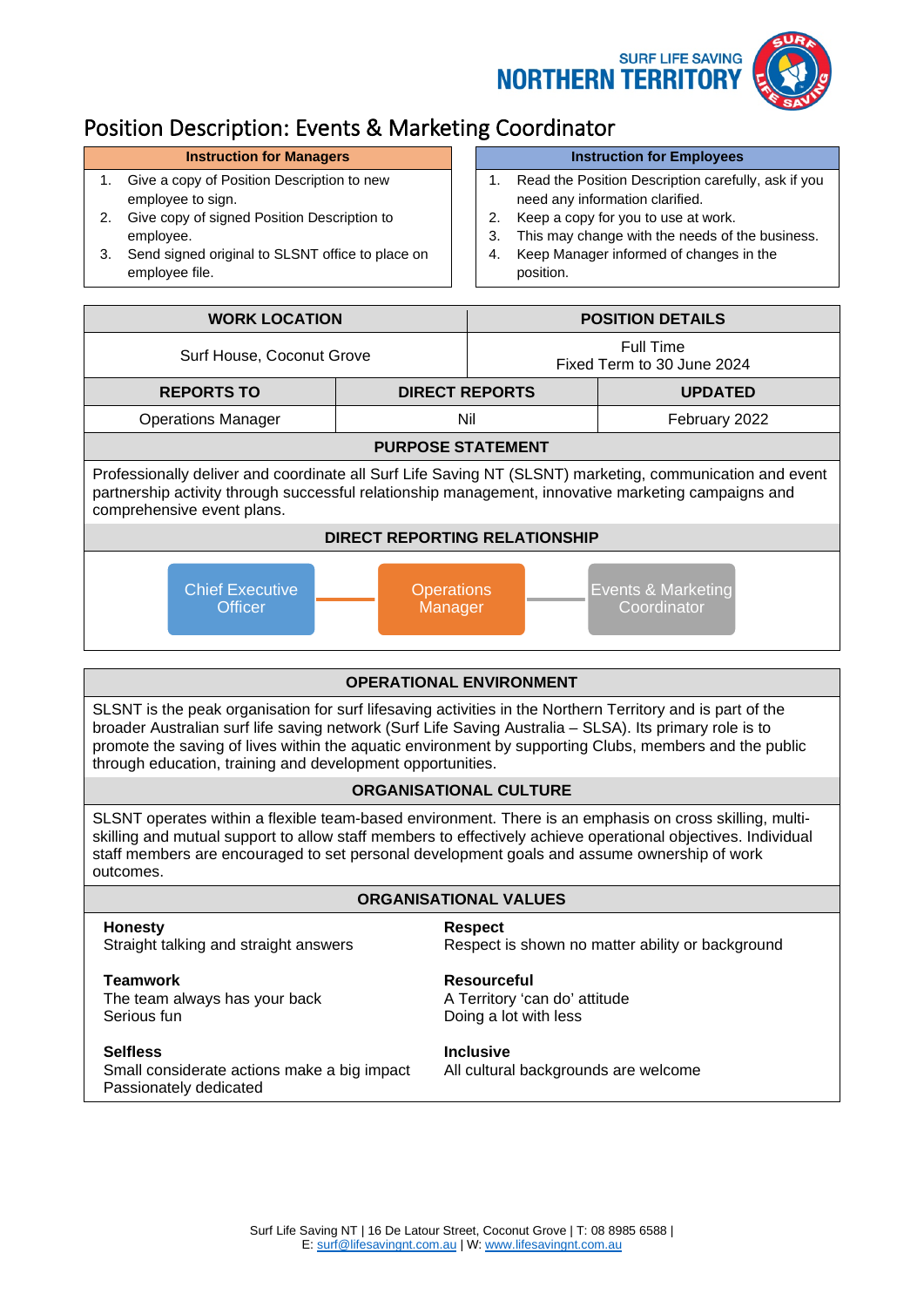#### **SKILLS AND PERSONAL ATTRIBUTES**

- Highly effective communication and negotiation skills.
- Capacity to be flexible and undertake the range of duties efficiently in a variety of contexts and times.
- Ability to work constructively with a wide range of stakeholders, including contractors, community organisations, contract partners and staff.
- Desire to continuously improve relationships and outcomes with key stakeholders.
- Self-motivated with an ability to manage priorities within acceptable time frames and without continual guidance.
- Shows initiative in developing practical new ideas and approaches.

#### **SELECTION CRITERIA**

#### **Essential**

- Have the right to work in Australia. *(Evidence required)*
- Be fully vaccinated with the appropriate number of doses of an approved COVID-19 vaccine. *(Evidence required)*
- Ability to pass a Criminal history check, gain an NT Ochre Card (Working with Children Check) and hold a current open drivers' licence.
- Sound project management skills and experience, preferably gained in a community event environment.
- Ability to liaise and negotiate with a wide range of stakeholders from contractors to volunteers and from government departments to community groups.
- High level administrative and organisational skills including risk management.
- Excellent communication skills with the ability to interact with a wide range of individuals and groups including people from different cultures.
- Proven ability to deliver marketing and communications campaigns that exceed expectations, with limited budget expenditure whilst protecting a well-known brand.
- A high level of motivation and the ability to show initiative and innovation to solve complex problems.
- Solution orientated and ability to bring a high level of maturity and judgement to the role.
- Willing and able to work flexible hours, including after hours and weekends.

#### **Desirable**

- Project/Event Management or similar tertiary qualifications.
- Experience in the management of an organisation's social media accounts and website.

### **INDICATIVE DUTIES**

- Work towards achieving the predetermined operational objectives set by SLSNT.
- Build relationships with community groups and other interested parties to deliver a high-quality program of events that will maximise patronage and community usage of Leanyer Recreation Park and Palmerston Water Park (Parks).
- Develop, and maintain, an annual calendar of events, accessible by all Park contractors.
- Work collaboratively with identified stakeholders (NTG, contract partners and community organisations) to deliver events, including venue management, workforce management, resource management, catering, security, participation, risk management, ticketing, promotion, marketing and sponsorship.
- Develop, implement and review high-quality event plans.
- Coordinate the set up and delivery of SLSNT events including the NT Championships and Awards of Excellence.
- Maintain website content inclusive of writing copy, uploading video content and current photographs. Continued monitoring of website to ensure it is up to date, innovative and ahead of competitors whilst being easy to use.
- Maintain social media platforms, newsletter and eDM campaigns, by sourcing content and promoting activities and events to create a continual and consistence brand presence for SLSNT.
- Actively seek opportunities to promote SLSNT within media by developing relationships with media and promoting stories for publication.